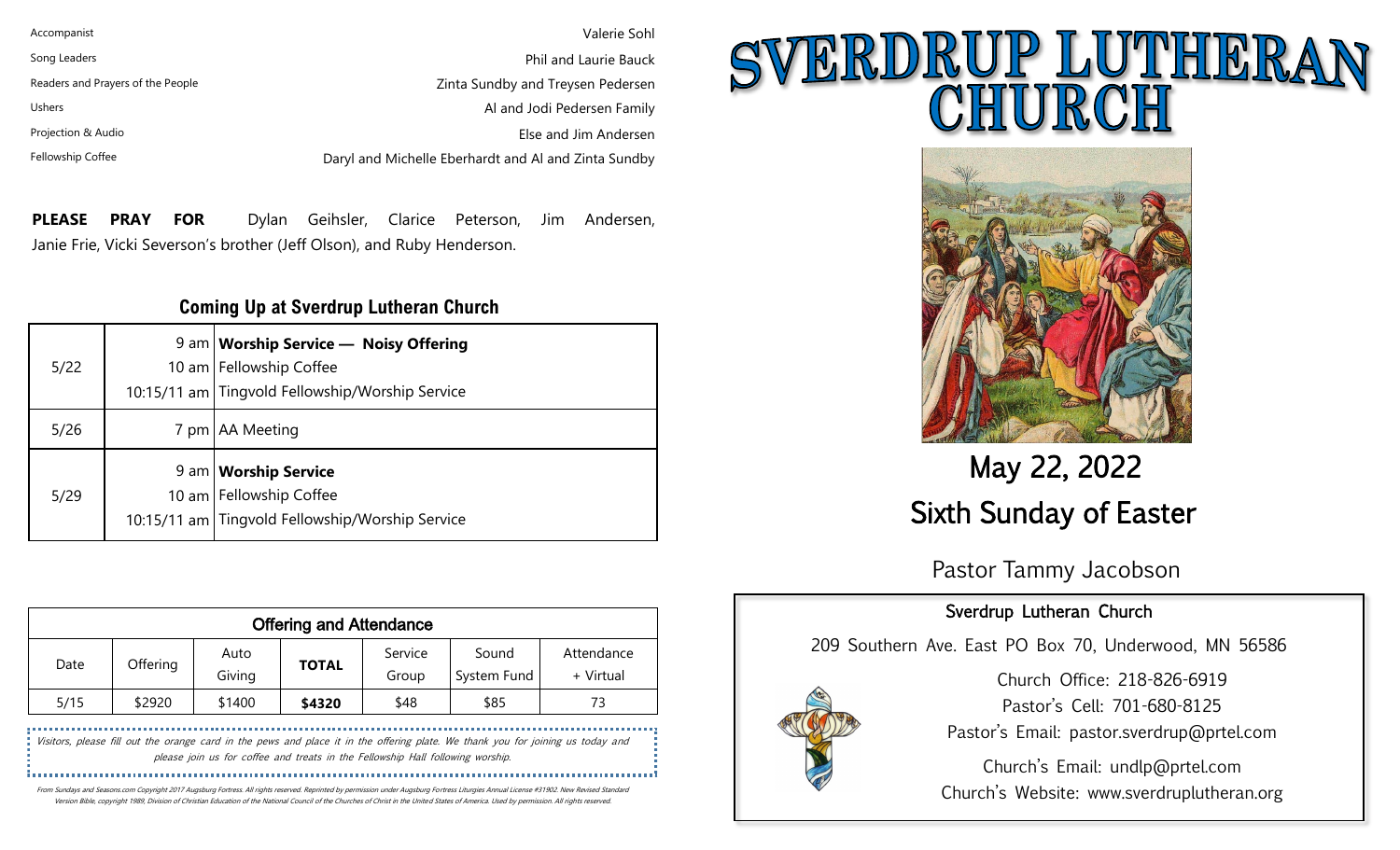## GATHERING

The Holy Spirit calls us together as the people of God.

#### **GATHERING MUSIC**

#### **WELCOME AND ANNOUNCEMENTS**

#### **THANKSGIVING FOR BAPTISM ………………………………………………………**

All may make the sign of the cross, the sign marked at baptism, as the presiding minister begins.

Alleluia! Christ is risen. **Christ is risen indeed. Alleluia!** In the waters of baptism, we have passed over from death to life with Jesus Christ, and we are a new creation. For this saving mystery, and for this water, let us bless God, who was, who is, and who is to come. Water may be poured into the font as the presiding minister gives thanks. We thank you, God, for your river of life, flowing freely from your throne: through the earth, through the city, through every living thing. You rescued Noah and his family from the flood; You opened wide the sea for the Israelites. Now in these waters you flood us with mercy, and our sin is drowned forever. You open the gate of righteousness and we pass safely through. In Jesus Christ, you calm and trouble the waters. You nourish us and enclose us in safety. You call us forth and send us out. In lush and barren places, you are with us. You have become our salvation. Now breathe upon this water and awaken your church once more. Claim us again as your beloved and holy people. Quench our thirst; cleanse our hearts; wipe away every tear. To you, our Beginning and our End, our Shepherd and Lamb, be honor, glory, praise, and thanksgiving, now and forever. **Amen.**

#### **THE LORD'S PRAYER**

**Our Father, who art in heaven, hallowed be thy name, thy kingdom come, thy will be done, on earth as it is in heaven. Give us this day our daily bread; and forgive us our trespasses, as we forgive those who trespass against us; and lead us not into temptation, but deliver us from evil. For thine is the kingdom, and the power, and the glory, forever and ever. Amen.**

## **SENDING**

God blesses us and sends us in mission to the world.

**BLESSING** Pastor Tammy

| <b>SENDING SONG</b> | "I Know that"       | ELW #619,      |
|---------------------|---------------------|----------------|
|                     | My Redeemer Lives!" | vs. 1, 2, 7, 8 |

#### **DISMISSAL**

Alleluia! Christ is risen. **Christ is risen indeed. Alleluia!** Go in peace. Tell what God has done. **Thanks be to God.**

#### **SENDING MUSIC**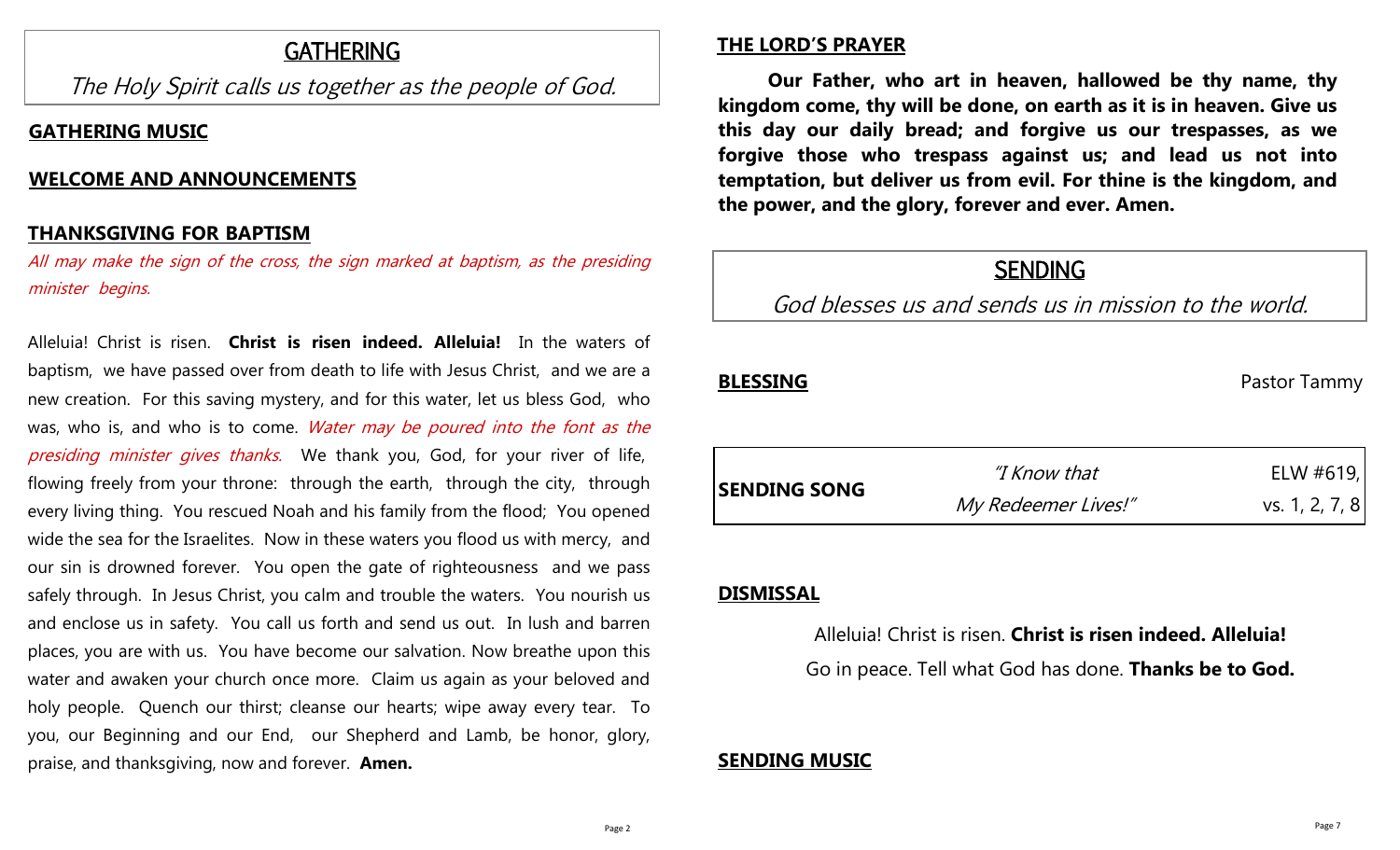#### **OFFERING PRAYER**

God of abundance, **day by day you shower us with blessings. As you have raised us to new life in Christ, give us glad and generous hearts, ready to praise you and to respond to those in need, through Jesus Christ our Savior and Lord. Amen.**

#### **THE APOSTLE'S CREED**

**I believe in God, the Father almighty, creator of heaven and earth.**

**I believe in Jesus Christ, his only Son, our Lord. He was conceived by the power of the Holy Spirit and born of the Virgin Mary. He suffered under Pontius Pilate, was crucified, died and was buried. He descended into hell. On the third day he rose again. He ascended into heaven, and is seated at the right hand of the Father. He will come again to judge the living and the dead.**

**I believe in the Holy Spirit, the holy catholic church, the communion of saints, the forgiveness of sins, the resurrection of the body, and the life everlasting. Amen.**

#### **THE PRAYERS**

Reader: "God, in your mercy … " **Congregation Response : "Hear our prayer."**

#### **GREETING**

The grace of our Lord Jesus Christ, the love of God, and the communion of the Holy Spirit be with you all. **And also with you.**

#### **PRAYER OF THE DAY**

Bountiful God, **you gather your people into your realm, and you promise us food from your tree of life. Nourish us with your word, that empowered by your Spirit we may love one another and the world you have made, through Jesus Christ, our Savior and Lord, who lives and reigns with you and the Holy Spirit, one God, now and forever. Amen.**

#### **PSALM 67**

 $1$ May God be merciful to us and bless us; may the light of God's face shine upon us. 2 **Let your way be known upon earth, your saving health among all nations.**  $3$ Let the peoples praise you, O God; let all the peoples praise you. 4 **Let the nations be glad and sing for joy, for you judge the peoples with equity and guide all the nations on earth.**  $5$ Let the peoples praise you, O God; let all the peoples praise you. 6 **The earth has brought forth its increase; God, our own God, has blessed us.**

 $7$ May God give us blessing, and may all the ends of the earth stand in awe.